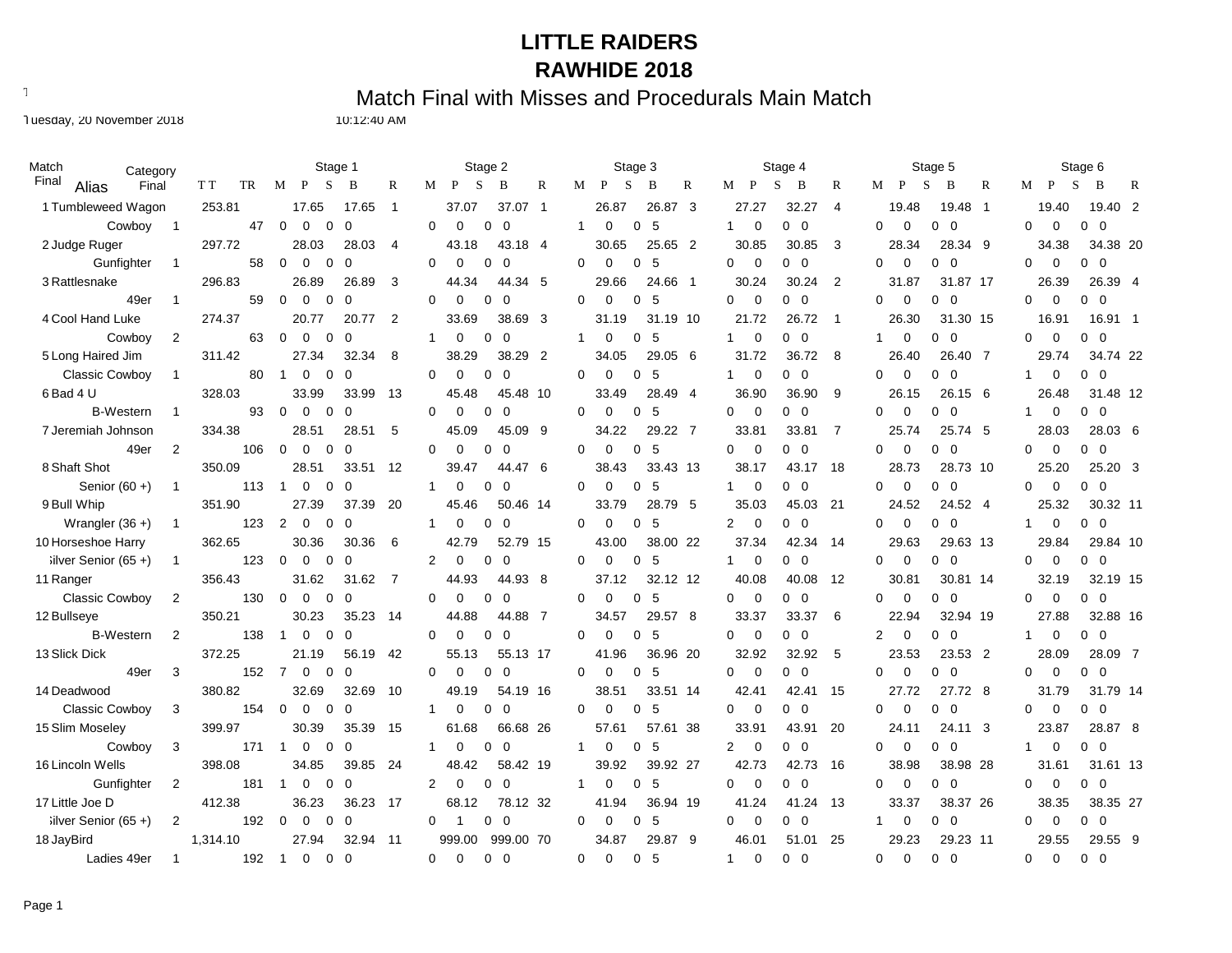|                      | Stage 7                   |                            |                |                      | Stage 8                  |                        |                |                      |                          | Stage 9                |                |              |                          | Stage 10              |                |
|----------------------|---------------------------|----------------------------|----------------|----------------------|--------------------------|------------------------|----------------|----------------------|--------------------------|------------------------|----------------|--------------|--------------------------|-----------------------|----------------|
| М                    | S<br>P                    | B                          | R              | M                    | P S                      | B                      | R              | М                    | S<br>P                   | <sup>B</sup>           | R              | M            | $\mathbf{P}$<br>S        | B                     | R              |
|                      | 26.00                     | 21.00                      | $\overline{1}$ |                      | 24.59                    | 19.59                  | $\overline{2}$ |                      | 18.23                    | 18.23                  | $\overline{1}$ |              | 42.25                    | 42.25 31              |                |
|                      | $\mathbf 0$<br>0          | 0 <sub>5</sub>             |                | 0                    | $\mathbf 0$              | 0 <sub>5</sub>         |                | $\Omega$             | $\mathbf 0$              | $0\quad 0$             |                | $\Omega$     | $\mathbf 0$              | $0\quad 0$            |                |
|                      | 36.38                     | 31.38                      | $\overline{7}$ |                      | 27.95                    | 22.95                  | -3             |                      | 27.15                    | 27.15                  | 3              |              | 25.81                    | 25.81                 | - 3            |
| 0                    | $\pmb{0}$                 | 0 <sub>5</sub>             |                | $\Omega$             | $\pmb{0}$                | 0 <sub>5</sub>         |                | $\Omega$             | $\mathsf 0$              | $0\quad 0$             |                | 0            | $\pmb{0}$                | $0\quad 0$            |                |
|                      | 32.77                     | 27.77                      | 3              |                      | 31.56                    | 26.56                  | - 6            |                      | 23.74                    | 23.74 2                |                |              | 29.37                    | 34.37 16              |                |
|                      | $\mathbf 0$<br>$\Omega$   | 0 <sub>5</sub>             |                |                      | $\mathbf{0}$<br>$\Omega$ | 0 <sub>5</sub>         |                |                      | $\mathbf{0}$<br>$\Omega$ | $0\quad 0$             |                |              | $1 \quad$<br>$\mathbf 0$ | $0\quad 0$            |                |
|                      | 28.13                     | 23.13                      | $\overline{2}$ |                      | 23.36                    | 18.36                  | $\overline{1}$ |                      | 22.00                    | 32.00 9                |                |              | 35.30                    | 35.30 19              |                |
| 0                    | $\overline{\phantom{0}}$  | 0 <sub>5</sub>             |                |                      | $\mathbf 0$<br>$\Omega$  | 0 <sub>5</sub>         |                | $\overline{2}$       | $\mathbf 0$              | $0\quad 0$             |                | 0            | $\mathbf 0$              | $0\quad 0$            |                |
|                      | 33.26                     | 28.26                      | 5              |                      | 30.21                    | 25.21                  | 5              |                      | 28.86                    | 28.86                  | - 6            |              | 26.55                    | 31.55 11              |                |
|                      | $0\qquad 0$               | 0 <sub>5</sub>             |                |                      | $0\qquad 0$              | 0 <sub>5</sub>         |                |                      | $\mathbf 0$<br>$\Omega$  | $0\quad 0$             |                |              | $1 \quad$<br>$\mathbf 0$ | $0\quad 0$            |                |
|                      | 49.18                     | 44.18 24                   |                |                      | 34.13                    | 29.13 9                |                |                      | 28.83                    | 28.83 5                |                |              | 23.40                    | 23.40                 | $\overline{1}$ |
|                      | $\mathbf 0$<br>0          | 0 <sub>5</sub>             |                | $\Omega$             | $\mathbf 0$              | 0 <sub>5</sub>         |                | $\Omega$             | $\mathbf 0$              | $0\quad 0$             |                | 0            | $\mathbf 0$              | $0\quad 0$            |                |
|                      | 32.84                     | 27.84                      | $\overline{4}$ |                      | 39.85                    | 49.85 31               |                |                      | 32.40                    | 42.40 30               |                |              | 23.89                    | 23.89 2               |                |
|                      | $0\qquad 0$               | 0 <sub>5</sub>             |                | 3                    | $\mathbf 0$              | 0 <sub>5</sub>         |                | $\mathbf{2}^{\circ}$ | $\mathbf 0$              | $0\quad 0$             |                | 0            | $\mathbf 0$              | $0\quad 0$            |                |
|                      | 39.86                     | 34.86                      | 8              |                      | 32.85                    | 42.85 23               |                |                      | 27.38                    | 32.38 10               |                |              | 31.49                    | 31.49 10              |                |
|                      | $\pmb{0}$<br>$\mathbf{0}$ | 0 <sub>5</sub>             |                | $\overline{2}$       | $\mathbf 0$              | $0\quad 0$             |                |                      | $\pmb{0}$<br>$1 \quad$   | $0\quad 0$             |                | 0            | $\pmb{0}$                | $0\quad 0$            |                |
|                      | 35.30                     | 30.30                      | 6              |                      | 32.30                    | 37.30 16               |                |                      | 36.79                    | 36.79 17               |                |              | 26.00                    | 31.00 9               |                |
|                      | $\mathbf 0$<br>$\Omega$   | 0 <sub>5</sub>             |                | $\mathbf{2}^{\circ}$ | $\mathbf 0$              | 0 <sub>5</sub>         |                | $\Omega$             | $\mathbf 0$              | $0\quad 0$             |                | $\mathbf{1}$ | $\mathbf 0$              | $0\quad 0$            |                |
|                      | 39.91                     | 39.91 13                   |                |                      | 40.88                    | 40.88 19               |                |                      | 30.84                    | 30.84 7                |                |              | 28.06                    | 28.06 4               |                |
|                      | $\mathbf 0$<br>$1 \quad$  | 0 <sub>5</sub>             |                | $\Omega$             | $\mathbf 0$              | $0\quad 0$             |                | $\Omega$             | $\mathbf 0$              | $0\quad 0$             |                | 0            | $\mathbf 0$              | $0\quad 0$            |                |
|                      | 39.90                     | 39.90 12                   |                |                      | 36.22                    | 31.22 11               |                |                      | 37.78                    | 37.78 19               |                |              | 35.78                    | 35.78 20              |                |
| 0                    | $\mathbf 0$               | $0\quad 0$                 |                | 0                    | $\mathbf 0$              | 0 <sub>5</sub>         |                | 0                    | $\pmb{0}$                | $0\quad 0$             |                | 0            | 0                        | $0\quad 0$            |                |
|                      | 39.11                     | 44.11 23                   |                |                      | 28.43                    | 23.43 4                |                |                      | 31.54                    | 41.54 28               |                |              | 32.26                    | 32.26 13              |                |
| $\mathbf{2}^{\circ}$ | $\mathbf 0$               | 0 <sub>5</sub>             |                | $\Omega$             | $\mathbf 0$              | 0 <sub>5</sub>         |                | $\overline{2}$       | $\mathbf 0$              | $0\quad 0$             |                | 0            | 0                        | $0\quad 0$            |                |
|                      | 40.39                     | 45.39 26                   |                |                      | 33.18                    | 28.18 7                |                |                      | 28.71                    | 28.71 4                |                |              | 32.15                    | 37.15 22              |                |
| 0                    | $\mathbf{1}$              | 0 <sub>5</sub>             |                | $\Omega$             | $\mathbf 0$              | 0 <sub>5</sub>         |                | $\Omega$             | $\mathbf 0$              | $0\quad 0$             |                | 1.           | 0                        | $0\quad 0$            |                |
|                      | 45.52                     | 40.52 14                   |                |                      | 42.58                    | 47.58 29               |                |                      | 31.01                    | 41.01 27               |                |              | 29.40                    | 29.40 7               |                |
| 0                    | 0                         | 0 <sub>5</sub>             |                | 0                    | 1                        | 0 <sub>5</sub>         |                | 0                    | $\mathbf{1}$             | $0\quad 0$             |                | 0            | 0                        | $0\quad 0$            |                |
|                      | 33.42<br>$\mathbf{1}$     | 43.42 20                   |                |                      | 35.94                    | 30.94 10               |                |                      | 25.29                    | 40.29 25               |                |              | 23.75                    | 28.75 6               |                |
| 0                    |                           | $0\quad 0$                 |                | 0                    | $\mathbf 0$              | 0 <sub>5</sub>         |                | 3                    | $\mathbf 0$              | $0\quad 0$             |                | $\mathbf{1}$ | 0                        | $0\quad 0$            |                |
| 0                    | 46.94<br>$\mathbf 0$      | 41.94 16<br>0 <sub>5</sub> |                | $\mathbf{1}$         | 36.82<br>$\mathbf 0$     | 41.82 21<br>$0\quad 0$ |                |                      | 34.15                    | 34.15 12<br>$0\quad 0$ |                |              | 28.66<br>0               | 28.66 5<br>$0\quad 0$ |                |
|                      | 46.94                     | 41.94 16                   |                |                      | 37.18                    | 32.18 12               |                | 0                    | 0<br>37.20               | 37.20 18               |                | 0            | 31.81                    | 31.81 12              |                |
| 0                    | 0                         | 0 <sub>5</sub>             |                | 0                    | 0                        | 0 <sub>5</sub>         |                | 0                    | 0                        | $0\quad 0$             |                | 0            | 0                        | $0\quad 0$            |                |
|                      | 41.72                     | 36.72 10                   |                |                      | 40.93                    | 35.93 15               |                |                      | 30.10                    | 35.10 15               |                |              | 29.75                    | 34.75 17              |                |
| 0                    | $\Omega$                  | 0 <sub>5</sub>             |                | $\Omega$             | $\Omega$                 | 0 <sub>5</sub>         |                | $\mathbf{1}$         | $\Omega$                 | $0\quad 0$             |                | 1            | $\Omega$                 | $0\quad 0$            |                |
|                      |                           |                            |                |                      |                          |                        |                |                      |                          |                        |                |              |                          |                       |                |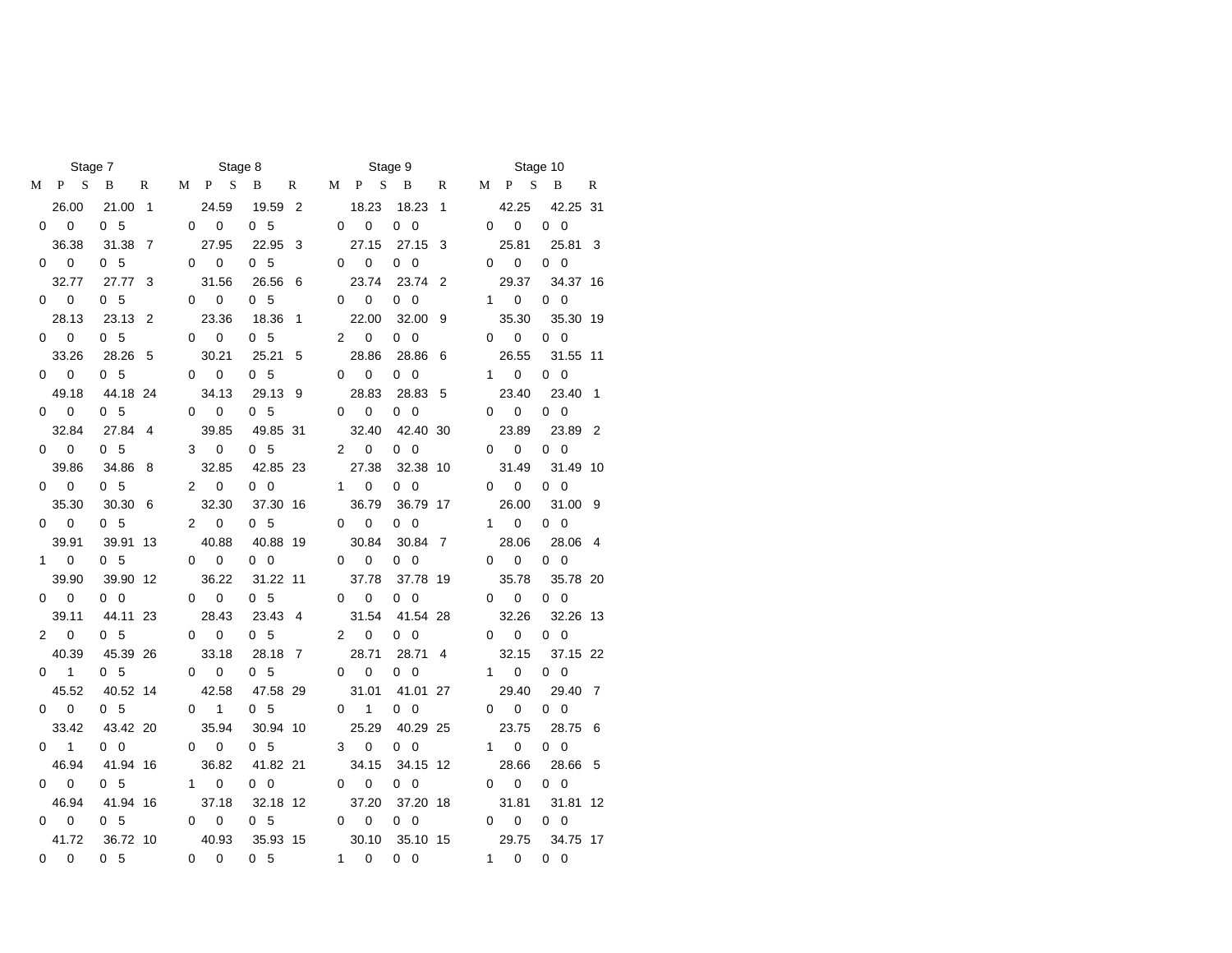Text497: Match Final with Misses and Procedurals Main Match

Tuesday, 20 November 2018 10:12:40 AM

| Match<br>Category             |                |           | Stage 1                                               |              | Stage 2                                        | Stage 3                                               | Stage 4                      | Stage 5                                                 | Stage 6                                     |
|-------------------------------|----------------|-----------|-------------------------------------------------------|--------------|------------------------------------------------|-------------------------------------------------------|------------------------------|---------------------------------------------------------|---------------------------------------------|
| Final<br>Alias<br>Final       |                | T T<br>TR | S<br>B<br>М<br>P                                      | $\mathbb{R}$ | P<br>S<br>B<br>$\mathbb{R}$<br>М               | S<br>R<br>M<br>P<br>B<br>M                            | P<br>S<br>B<br>$\mathbb{R}$  | S<br>$\mathbb{R}$<br>P<br>B<br>М                        | S<br>B<br>М<br>P<br>R                       |
| 19 General Mayhem             |                | 399.93    | 33.54<br>38.54                                        | 22           | 51.43<br>61.43 22                              | 40.14<br>35.14 16                                     | 38.05<br>38.05<br>10         | 31.61<br>31.61 16                                       | 33.34<br>33.34 17                           |
| <b>Duelist</b>                | $\overline{1}$ | 196       | $\overline{1}$<br>0<br>$\mathbf 0$<br>$\mathbf 0$     |              | $\overline{2}$<br>$\Omega$<br>0<br>$\mathbf 0$ | $\Omega$<br>5<br>$\Omega$<br>0<br>$\mathbf 0$         | $\overline{0}$<br>$0\quad 0$ | $\Omega$<br>$\mathbf 0$<br>$0\quad 0$                   | $\Omega$<br>$\mathbf 0$<br>$0\quad 0$       |
| 20 Rus Ler                    |                | 418.70    | 36.73<br>36.73                                        | 19           | 59.40 21<br>54.40                              | 34.47 15<br>39.47                                     | 39.42<br>49.42 24            | 38.84<br>43.84 32                                       | 34.23<br>34.23 19                           |
| 49er                          | $\overline{4}$ | 211       | $\Omega$<br>$\Omega$<br>$\Omega$<br>$\Omega$          |              | $\mathbf{1}$<br>$\Omega$<br>0<br>$\Omega$      | $\Omega$<br>$\Omega$<br>$\Omega$<br>5<br>$\Omega$     | $0\quad 0$<br>$\overline{1}$ | $\Omega$<br>$0\quad 0$<br>$\overline{1}$                | $\Omega$<br>$\Omega$<br>$0\quad 0$          |
| 21 Cheyenne Jack              |                | 434.17    | 39.71<br>54.71                                        | 41           | 66.58 25<br>61.58                              | 36.84 18<br>41.84                                     | 46.75<br>41.75<br>- 22       | 31.83<br>36.83 25                                       | 38.05 26<br>38.05                           |
| Ladies 49er                   | 2              | 229       | 3<br>$\Omega$<br>$\Omega$<br>$\Omega$                 |              | $\Omega$<br>$\Omega$<br>$\mathbf{1}$<br>0      | $\Omega$<br>$\Omega$<br>5<br>$\Omega$<br>$\mathbf{1}$ | $\mathbf 0$<br>$0\quad 0$    | $\Omega$<br>$0\quad 0$<br>1                             | $\mathbf 0$<br>$0\quad 0$<br>$\Omega$       |
| 22 Jake Lonergan              |                | 433.34    | 41.80<br>41.80                                        | 28           | 49.53<br>49.53 13                              | 31.57 11<br>36.57                                     | 39.33<br>39.33 11            | 33.50 21<br>33.50                                       | 33.85<br>33.85 18                           |
| Frontiersman                  | $\mathbf{1}$   | 234       | $\mathbf 0$<br>$\mathbf 0$<br>$\Omega$<br>$\mathbf 0$ |              | $\Omega$<br>$\mathbf 0$<br>0<br>$\mathbf 0$    | $\Omega$<br>$\mathbf 0$<br>5<br>0<br>0                | $\mathbf 0$<br>$0\quad 0$    | $0\quad 0$<br>$\Omega$<br>$\mathbf 0$                   | $\Omega$<br>$\mathbf 0$<br>$0\quad 0$       |
| 23 Ned Smith                  |                | 446.06    | 35.99<br>35.99                                        | 16           | 80.74<br>85.74 39                              | 43.79<br>38.79 23                                     | 43.55<br>43.55 19            | 32.62<br>32.62 18                                       | 47.33 33<br>37.33                           |
| 49er                          | 5              | 236       | $\Omega$<br>$\Omega$<br>$\Omega$<br>$\Omega$          |              | $\mathbf{1}$<br>$\Omega$<br>0<br>$\Omega$      | 5<br>0<br>$\Omega$<br>$\Omega$<br>0                   | $\overline{0}$<br>$0\quad 0$ | $\Omega$<br>$\Omega$<br>$0\quad 0$                      | 2<br>$\mathbf 0$<br>$0\quad 0$              |
| 24 Murky Mick                 |                | 454.04    | 41.80<br>46.80                                        | 32           | 88.39 43<br>78.39                              | 39.71 26<br>44.71                                     | 43.02<br>43.02 17            | 38.66 27<br>38.66                                       | 32.84<br>42.84 29                           |
| Senior $(60 +)$               | 2              | 241       | $\mathbf 0$<br>0<br>$\mathbf 0$<br>$\overline{1}$     |              | $\overline{2}$<br>0<br>0<br>0                  | 5<br>0<br>0<br>$\Omega$<br>0                          | $\mathbf 0$<br>$0\quad 0$    | $0\quad 0$<br>0<br>0                                    | $0\quad 0$<br>$\overline{2}$<br>$\mathbf 0$ |
| 25 Pistol Pete                |                | 1,376.86  | 999.00<br>999.00                                      | - 70         | 45.79<br>45.79 11                              | 36.83 17<br>41.83                                     | 37.55<br>57.55 31            | 29.36 12<br>29.36                                       | 27.09 5<br>27.09                            |
| Silver Senior (65+)           | 3              | 249       | $\mathbf 0$<br>$\mathbf 0$<br>$\Omega$<br>$\mathbf 0$ |              | $\mathbf 0$<br>0<br>$\Omega$<br>0              | $\Omega$<br>5<br>0<br>0<br>4                          | $0\quad 0$<br>$\mathbf 0$    | $\mathbf 0$<br>$0\quad 0$<br>$\Omega$                   | $\mathbf 0$<br>$0\quad 0$<br>0              |
| 26 Confederate Kid            |                | 454.87    | 38.37 21<br>38.37                                     |              | 73.48 30<br>73.48                              | 39.17 24<br>44.17                                     | 46.41<br>66.41<br>44         | 34.24 23<br>34.24                                       | 34.58 21<br>34.58                           |
| 49er                          | 6              | 263       | $\mathbf 0$<br>$\mathbf 0$<br>0<br>$\mathbf 0$        |              | $\Omega$<br>$\Omega$<br>0<br>$\Omega$          | 5<br>0<br>$\Omega$<br>$\Omega$<br>4                   | $\mathbf 0$<br>$0\quad 0$    | $\mathbf 0$<br>$0\quad 0$<br>$\Omega$                   | $\mathbf 0$<br>$0\quad 0$<br>0              |
| 27 Chilli                     |                | 460.25    | 31.30<br>36.30                                        | 18           | 48.66<br>48.66 12                              | 51.56 34<br>46.56                                     | 46.43<br>50<br>76.43         | 29.84<br>34.84 24                                       | 32.52<br>37.52 24                           |
| 49er                          | $\overline{7}$ | 269       | $\mathbf 0$<br>0<br>$\overline{1}$<br>$\Omega$        |              | 0<br>$\Omega$<br>0<br>0                        | 0<br>5<br>0<br>4<br>-1                                | $0\quad 0$<br>-1             | 0<br>$0\quad 0$<br>1                                    | 0<br>$0\quad 0$<br>$\mathbf{1}$             |
| 28 Darky                      |                | 488.73    | 32.41<br>32.41                                        | 9            | 62.50<br>77.50 31                              | 46.11<br>41.11 29                                     | 41.45<br>61.45<br>- 37       | 34.48<br>44.48 33                                       | 48.83 36<br>33.83                           |
| 49er                          | 8              | 279       | $\Omega$<br>$\Omega$<br>$\Omega$<br>$\Omega$          |              | 1<br>0<br>$\Omega$<br>$\mathbf{1}$             | 5<br>0<br>$\Omega$<br>$\Omega$<br>4                   | $\mathbf 0$<br>$0\quad 0$    | $0\quad 0$<br>$\Omega$<br>$\overline{1}$                | $\mathbf 0$<br>$0\quad 0$<br>3              |
| 29 Blazing Dutchman           |                | 480.75    | 39.21<br>39.21                                        | 23           | 63.29<br>73.29 29                              | 50.54<br>45.54 31                                     | 48.85<br>53.85<br>- 29       | 44.63<br>49.63 40                                       | 43.54 31<br>38.54                           |
| <b>B-Western</b>              | 3              | 283       | $\mathbf 0$<br>$\Omega$<br>0<br>$\Omega$              |              | $\overline{2}$<br>$\Omega$<br>0<br>$\Omega$    | 5<br>0<br>$\Omega$<br>0<br>1                          | $\mathbf 0$<br>$0\quad 0$    | 0<br>$0\quad 0$                                         | $\mathbf 0$<br>$0\quad 0$<br>1              |
| 30 Ellie Dalton               |                | 507.45    | 40.44<br>40.44                                        | 26           | 69.75<br>84.75 38                              | 55.58<br>50.58 33                                     | 53.64<br>58.64<br>33         | 42.25<br>47.25 37                                       | 41.90 28<br>41.90                           |
| Ladies 49er                   | 3              | 301       | $\mathbf 0$<br>$\mathbf 0$<br>$\Omega$<br>$\Omega$    |              | 0<br>$\mathbf 0$<br>1<br>$\mathbf{1}$          | 0<br>$\Omega$<br>0<br>5<br>1                          | $\mathbf 0$<br>$0\quad 0$    | $\mathbf 0$<br>$0\quad 0$                               | $\mathbf 0$<br>$0\quad 0$<br>0              |
| 31 Texas Fingers              |                | 499.97    | 41.79 27<br>36.79                                     |              | 58.35<br>58.35 18                              | 55.56<br>60.56 42                                     | 41.91<br>51.91<br>-27        | 38.62<br>43.62 31                                       | 35.72<br>35.72 23                           |
| 49er                          | 9              | 303       | $\Omega$<br>$\Omega$<br>$\Omega$<br>$\overline{1}$    |              | 0<br>$\Omega$<br>0<br>$\Omega$                 | 0<br>0<br>-5<br>$\overline{2}$<br>-1                  | $\overline{0}$<br>$0\quad 0$ | $\mathbf 0$<br>$0\quad 0$                               | $\mathbf 0$<br>$0\quad 0$<br>0              |
| 32 Kid Kody                   |                | 495.23    | 38.29<br>48.29                                        | 34           | 66.20<br>71.20 28                              | 44.55<br>39.55 25                                     | 41.62<br>66.62 46            | 31.84<br>41.84 30                                       | 48.80 35<br>33.80                           |
| <b>Duelist</b>                | 2              | 308       | 2<br>0<br>$\Omega$<br>$\Omega$                        |              | 1<br>0<br>0<br>0                               | 0<br>5<br>5<br>$\Omega$<br>$\Omega$                   | $\mathbf 0$<br>$0\quad 0$    | $\mathbf 0$<br>$0\quad 0$<br>2                          | 3<br>$\mathbf 0$<br>$0\quad 0$              |
| 33 Cody Zamora                |                | 521.35    | 58.70<br>68.70 51                                     |              | 82.01<br>82.01 36                              | 40.58 28<br>45.58                                     | 43.88<br>48.88<br>23         | 33.87<br>33.87 22                                       | 43.48 30<br>43.48                           |
| $\Rightarrow$ Wrangler (36 +) | $\mathbf{1}$   | 326       | 2<br>$\mathbf 0$<br>$\Omega$<br>$\Omega$              |              | 0<br>0<br>0<br>0                               | 5<br>0<br>0<br>0<br>$\mathbf{1}$                      | $\mathbf 0$<br>$0\quad 0$    | $\mathbf 0$<br>0<br>$\overline{\mathbf{0}}$<br>$\Omega$ | $\mathbf 0$<br>$0\quad 0$<br>0              |
| 34 Rango                      |                | 524.86    | 38.68<br>43.68                                        | 29           | 62.70<br>62.70 23                              | 37.84 21<br>42.84                                     | 44.77<br>30<br>54.77         | 34.71<br>44.71 34                                       | 41.32<br>61.32 48                           |
| Wrangler $(36 +)$             | 2              | 331       | 0<br>$\Omega$<br>$\Omega$<br>-1                       |              | $\mathbf 0$<br>$\Omega$<br>0<br>$\mathbf 0$    | 5<br>0<br>$\Omega$<br>$\overline{2}$<br>$\Omega$      | $\mathbf 0$<br>$0\quad 0$    | $\overline{0}$<br>$\overline{2}$<br>$0\quad 0$          | 2<br>$0\quad 0$<br>$\overline{1}$           |
| 35 Tony Diablo                |                | 593.96    | 40.77<br>45.77                                        | 30           | 59.23<br>59.23 20                              | 42.87<br>82.87 56                                     | 63.33<br>73.33<br>-48        | 33.41<br>33.41 20                                       | 37.94 25<br>32.94                           |
| <b>B-Western</b>              | 4              | 338       | 0<br>$\Omega$<br>0<br>-1                              |              | 0<br>0<br>0<br>$\mathbf 0$                     | 8<br>0<br>0<br>$\mathbf 0$<br>$\overline{2}$          | $\mathbf 0$<br>$0\quad 0$    | $\mathbf 0$<br>$0\quad 0$<br>$\Omega$                   | $0\quad 0$<br>$\mathbf 0$<br>$\mathbf 1$    |
| 36 Stony                      |                | 555.41    | 40.25<br>40.25                                        | 25           | 63.98<br>63.98 24                              | 58.49<br>73.49 51                                     | 41.44<br>51.44<br>26         | 48.71<br>48.71 39                                       | 41.88<br>56.88 43                           |
| Gunfighter                    | 3              | 355       | $\Omega$<br>$\Omega$<br>$\Omega$<br>$\Omega$          |              | $\Omega$<br>$\Omega$<br>0<br>$\Omega$          | -5<br>$\overline{2}$<br>4<br>$\Omega$<br>$\Omega$     | $\Omega$<br>$0\quad 0$       | $\Omega$<br>$\Omega$<br>$0\quad 0$                      | 3<br>$\Omega$<br>$0\quad 0$                 |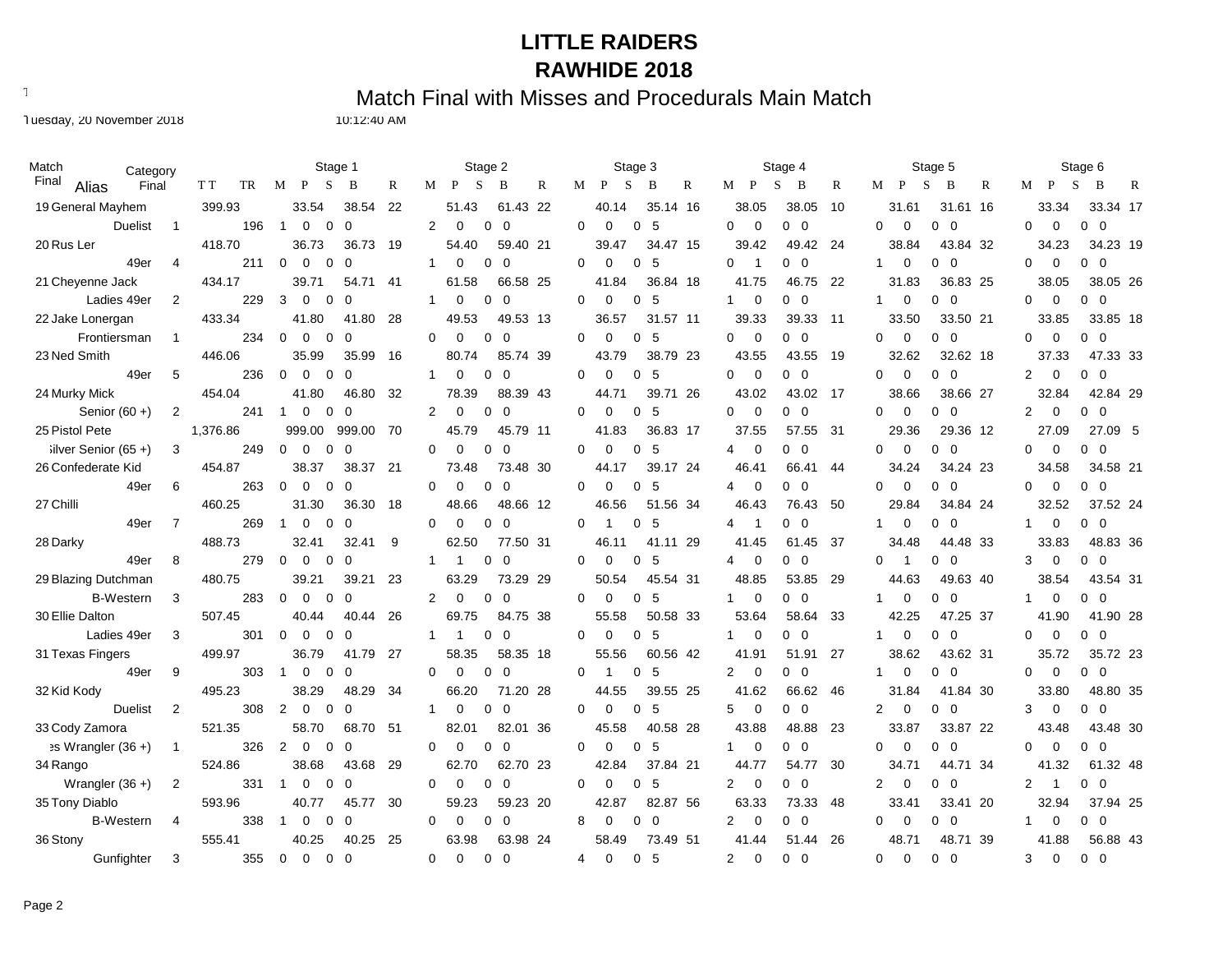|              | Stage 7                     |                |              |                | Stage 8     |                |              |                |                          | Stage 9    |   |                |                   | Stage 10   |              |
|--------------|-----------------------------|----------------|--------------|----------------|-------------|----------------|--------------|----------------|--------------------------|------------|---|----------------|-------------------|------------|--------------|
| М            | P.<br>S                     | B              | $\mathbb{R}$ | М              | P S         | B              | $\mathbb{R}$ | М              | S<br>P                   | B          | R | М              | $\mathbf{P}$<br>S | B          | $\mathbb{R}$ |
|              | 48.37                       | 43.37 19       |              |                | 33.82       | 28.82 8        |              |                | 34.05                    | 39.05 23   |   |                | 40.58             | 50.58 43   |              |
|              | $0\qquad 0$                 | 0 <sub>5</sub> |              | 0              | $\mathbf 0$ | 0 <sub>5</sub> |              |                | $1 \quad$<br>$\mathbf 0$ | $0\quad 0$ |   | $\overline{2}$ | $\mathbf 0$       | $0\quad 0$ |              |
|              | 49.26                       | 49.26 28       |              |                | 43.93       | 43.93 25       |              |                | 34.89                    | 34.89 14   |   |                | 32.53             | 32.53 14   |              |
| $\mathbf{1}$ | $\Omega$                    | 0 <sub>5</sub> |              | 0              | $\mathbf 0$ | $0\quad 0$     |              | 0              | $\mathbf{0}$             | $0\quad 0$ |   | 0              | $\mathbf 0$       | $0\quad 0$ |              |
|              | 43.00                       | 38.00 11       |              |                | 41.18       | 41.18 20       |              |                | 34.25                    | 34.25 13   |   |                | 35.98             | 40.98 28   |              |
| 0            | $\overline{\mathbf{0}}$     | 0 <sub>5</sub> |              | 0              | $\mathbf 0$ | $0\quad 0$     |              | $\Omega$       | $\mathbf 0$              | $0\quad 0$ |   | 1              | $\mathbf 0$       | $0\quad 0$ |              |
|              | 60.39                       | 55.39 29       |              |                | 57.92       | 57.92 37       |              |                | 40.07                    | 40.07 24   |   |                | 50.38             | 50.38 42   |              |
| 0            | $\overline{\mathbf{0}}$     | 0 <sub>5</sub> |              | 0              | $\mathbf 0$ | $0\quad 0$     |              | $\Omega$       | 0                        | $0\quad 0$ |   | 0              | $\mathbf 0$       | $0\quad 0$ |              |
|              | 50.19                       | 45.19 25       |              |                | 39.97       | 39.97 18       |              |                | 38.16                    | 38.16 21   |   |                | 38.72             | 38.72 24   |              |
| 0            | $\overline{\mathbf{0}}$     | 0 <sub>5</sub> |              | $\Omega$       | $\mathbf 0$ | $0\quad 0$     |              | $\Omega$       | $\mathbf 0$              | $0\quad 0$ |   | 0              | $\mathbf 0$       | $0\quad 0$ |              |
|              | 60.74                       | 55.74 30       |              |                | 38.84       | 33.84 13       |              |                | 35.24                    | 35.24 16   |   |                | 29.80             | 29.80 8    |              |
| 0            | $\mathbf 0$                 | 0 <sub>5</sub> |              | $\Omega$       | $\mathbf 0$ | 0 <sub>5</sub> |              | $\Omega$       | 0                        | $0\quad 0$ |   | 0              | 0                 | $0\quad 0$ |              |
|              | 41.87                       | 41.87 15       |              |                | 49.15       | 64.15 45       |              |                | 31.14                    | 31.14 8    |   |                | 44.08             | 44.08 35   |              |
| $\mathbf{1}$ | $\pmb{0}$                   | 0 <sub>5</sub> |              | 3              | $\pmb{0}$   | $0\quad 0$     |              | 0              | 0                        | $0\quad 0$ |   | 0              | 0                 | $0\quad 0$ |              |
|              | 48.96                       | 43.96 22       |              |                | 38.85       | 38.85 17       |              |                | 39.75                    | 44.75 32   |   |                | 41.06             | 41.06 29   |              |
| 0            | $\mathbf 0$                 | 0 <sub>5</sub> |              | $\Omega$       | $\mathbf 0$ | $0\quad 0$     |              | $\mathbf{1}$   | $\mathbf 0$              | $0\quad 0$ |   | 0              | 0                 | $0\quad 0$ |              |
|              | 41.22                       | 36.22          | - 9          |                | 47.80       | 52.80 33       |              |                | 37.48                    | 42.48 31   |   |                | 43.44             | 43.44 34   |              |
| 0            | $\mathbf 0$                 | 0 <sub>5</sub> |              | $\overline{2}$ | $\mathbf 0$ | 0 <sub>5</sub> |              | $\mathbf{1}$   | 0                        | $0\quad 0$ |   | 0              | 0                 | $0\quad 0$ |              |
|              | 54.15                       | 49.15 27       |              |                | 35.82       | 35.82 14       |              |                | 39.91                    | 64.91 48   |   |                | 33.07             | 33.07 15   |              |
| 0            | $\mathbf 0$                 | 0 <sub>5</sub> |              | 0              | $\mathbf 0$ | $0\quad 0$     |              | 5              | $\mathbf 0$              | $0\quad 0$ |   | 0              | $\pmb{0}$         | $0\quad 0$ |              |
|              | 55.83                       | 55.83 31       |              |                | 42.94       | 42.94 24       |              |                | 37.89                    | 37.89 20   |   |                | 34.03             | 39.03 25   |              |
|              | $\mathbf 0$<br>$1 \quad$    | 0 <sub>5</sub> |              | 0              | $\mathbf 0$ | $0\quad 0$     |              | 0              | $\mathbf 0$              | $0\quad 0$ |   | 1              | 0                 | $0\quad 0$ |              |
|              | 66.26                       | 66.26 41       |              |                | 47.44       | 42.44 22       |              |                | 38.57                    | 38.57 22   |   |                | 36.62             | 36.62 21   |              |
|              | 0<br>$1 \quad$              | 0 <sub>5</sub> |              | 0              | 0           | 0 <sub>5</sub> |              | 0              | 0                        | $0\quad 0$ |   | 0              | 0                 | $0\quad 0$ |              |
|              | 43.18                       | 43.18 18       |              |                | 69.38       | 79.38 54       |              |                | 40.94                    | 40.94 26   |   |                | 44.52             | 44.52 37   |              |
| 1            | $\mathbf 0$                 | 0 <sub>5</sub> |              | 3              | 0           | 0 <sub>5</sub> |              | $\Omega$       | $\mathbf 0$              | $0\quad 0$ |   | 0              | 0                 | $0\quad 0$ |              |
|              | 43.71                       | 43.71 21       |              |                | 41.35       | 46.35 27       |              |                | 33.82                    | 48.82 35   |   |                | 35.05             | 40.05 27   |              |
|              | 0<br>$1 \quad$              | 0 <sub>5</sub> |              | 1.             | 0           | $0\quad 0$     |              | 3              | 0                        | $0\quad 0$ |   | 1              | 0                 | $0\quad 0$ |              |
|              | 62.46                       | 62.46 36       |              |                | 52.26       | 47.26 28       |              |                | 38.71                    | 48.71 34   |   |                | 40.40             | 45.40 38   |              |
|              | $\overline{0}$<br>$1 \quad$ | 0 <sub>5</sub> |              | 0              | 0           | 0 <sub>5</sub> |              | $\overline{2}$ | 0                        | $0\quad 0$ |   | 1              | 0                 | $0\quad 0$ |              |
|              | 70.46                       | 75.46 46       |              |                | 54.36       | 59.36 38       |              |                | 36.73                    | 41.73 29   |   |                | 43.29             | 43.29 33   |              |
| 2            | $\mathbf 0$                 | 0 <sub>5</sub> |              | $\mathbf{1}$   | $\mathbf 0$ | $0\quad 0$     |              | $\mathbf{1}$   | $\mathbf 0$              | $0\quad 0$ |   | 0              | 0                 | $0\quad 0$ |              |
|              | 74.99                       | 124.99 59      |              |                | 70.08       | 65.08 46       |              |                | 32.81                    | 32.81 11   |   |                | 33.53             | 38.53 23   |              |
| 11           | 0                           | 0 <sub>5</sub> |              | 0              | 0           | 0 <sub>5</sub> |              | 0              | 0                        | $0\quad 0$ |   | 1              | 0                 | $0\quad 0$ |              |
|              | 54.07                       | 59.07 34       |              |                | 45.04       | 70.04 52       |              |                | 36.48                    | 56.48 43   |   |                | 35.07             | 35.07 18   |              |
| $\mathbf{1}$ | $\Omega$                    | $0\quad 0$     |              | 5              | $\Omega$    | $0\quad 0$     |              | 4              | $\Omega$                 | $0\quad 0$ |   | 0              | $\Omega$          | $0\quad 0$ |              |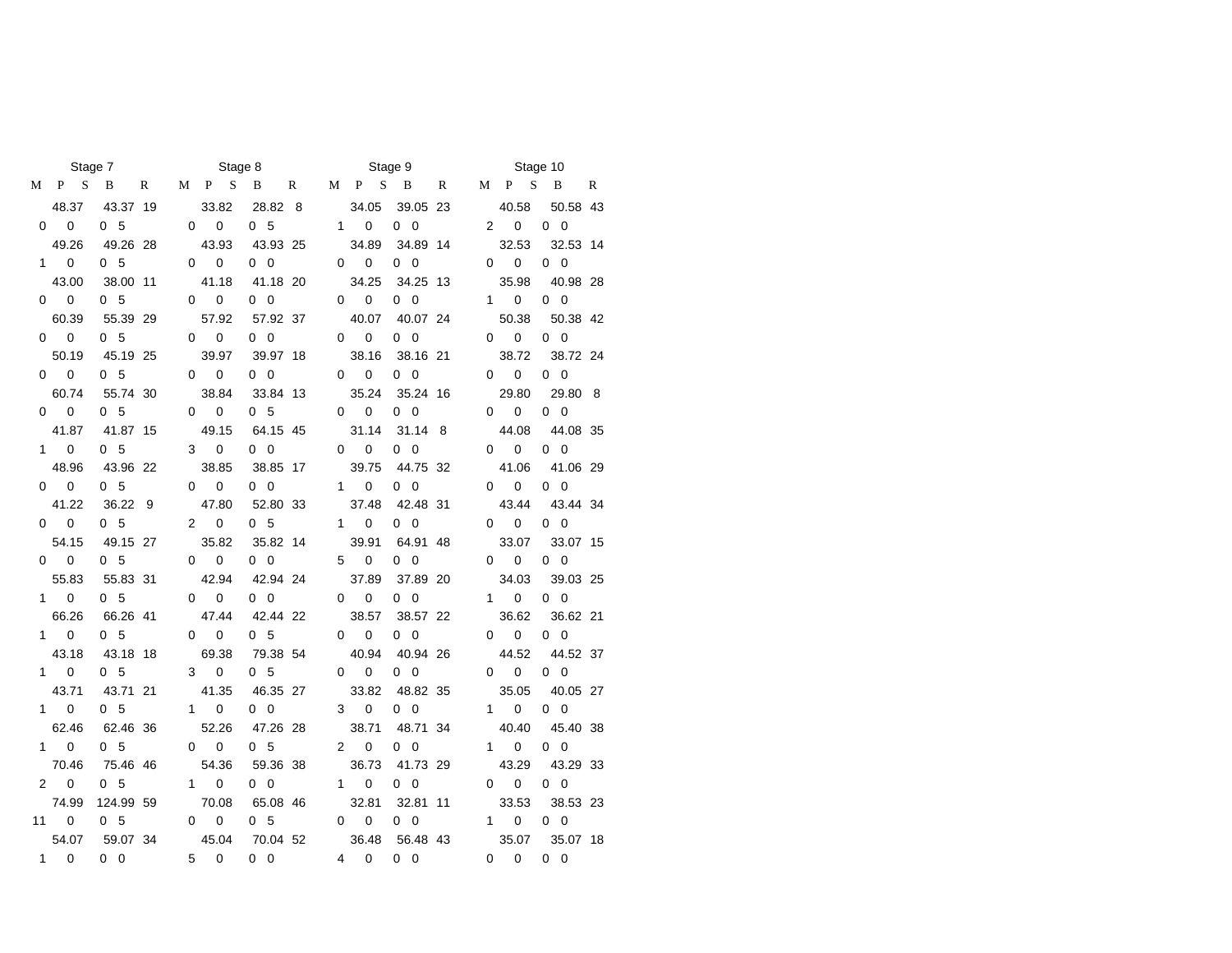Text497: Match Final with Misses and Procedurals Main Match

Tuesday, 20 November 2018 10:12:40 AM

| Match<br>Category             |                |           |                | Stage 1                    |             |     |                |                | Stage 2              |              |              | Stage 3              |                |              |                                           | Stage 4              |     |                |              | Stage 5                                 |   |                               | Stage 6             |  |
|-------------------------------|----------------|-----------|----------------|----------------------------|-------------|-----|----------------|----------------|----------------------|--------------|--------------|----------------------|----------------|--------------|-------------------------------------------|----------------------|-----|----------------|--------------|-----------------------------------------|---|-------------------------------|---------------------|--|
| Final<br>Alias<br>Final       |                | TR<br>T T | М              | P<br>S                     | B           | R   | M              | P<br>S         | B                    | $\mathbb{R}$ | M            | $\mathbf{P}$<br>S    | B              | $\mathbb{R}$ | М<br>$\mathbf{P}$                         | S<br>B               | R   | M              | $\mathbf{P}$ | S<br>B                                  | R | M<br>P                        | S<br>B<br>R         |  |
| 37 Trixie Bar                 |                | 565.28    |                | 46.83                      | 51.83       | 36  |                | 80.76          | 85.76 40             |              |              | 51.89                | 51.89 35       |              | 58.17                                     | 63.17                | 40  |                | 40.32        | 40.32 29                                |   | 44.04                         | 54.04 42            |  |
| Ladies 49er                   | 4              | 369       | $\overline{1}$ | $\Omega$<br>$\Omega$       | $\mathbf 0$ |     | $\mathbf{1}$   | $\mathbf 0$    | 0<br>$\mathbf 0$     |              | $\mathbf{1}$ | $\mathbf 0$<br>0     | 5              |              | $\mathbf 0$<br>$\mathbf{1}$               | $0\quad 0$           |     | $\Omega$       | $\mathbf 0$  | $\mathbf{0}$<br>$\overline{\mathbf{0}}$ |   | $\overline{2}$<br>$\mathbf 0$ | $0\quad 0$          |  |
| 38 Card Sharp                 |                | 1,477.15  |                | 41.45                      | 46.45       | 31  |                | 80.62          | 90.62 45             |              |              | 48.43                | 43.43 30       |              | 999.00                                    | 999.00               | 70  |                | 44.96        | 44.96 35                                |   | 40.06                         | 50.06 39            |  |
| Senior $(60 +)$               | 3              | 382       | $\overline{1}$ | $\Omega$<br>0              | $\Omega$    |     | 2              | $\Omega$       | $\Omega$<br>$\Omega$ |              | $\Omega$     | $\Omega$<br>$\Omega$ | 5              |              | $\Omega$<br>$\overline{0}$                | $0\quad 0$           |     | $\Omega$       | $\Omega$     | $\Omega$<br>$\overline{0}$              |   | $\overline{2}$<br>$\mathbf 0$ | $0\quad 0$          |  |
| 39 Sticksguns                 |                | 600.57    |                | 49.48                      | 64.48       | 50  |                | 90.35          | 90.35 44             |              |              | 62.17                | 57.17 37       |              | 60.45                                     | 65.45                | 42  |                | 40.00        | 50.00 41                                |   | 54.45                         | 59.45 46            |  |
| unior Boy (14 - 16)           | $\mathbf{1}$   | 402       | $\overline{1}$ | $\overline{1}$<br>$\Omega$ | $\mathbf 0$ |     | $\Omega$       | $\Omega$       | 0<br>$\Omega$        |              | $\Omega$     | $\Omega$<br>0        | 5              |              | 0<br>1                                    | $0\quad 0$           |     | $\overline{2}$ | $\mathbf 0$  | $\Omega$<br>$\Omega$                    |   | 0<br>-1                       | 0<br>$\overline{0}$ |  |
| 40 Kansus H Morgan            |                | 605.10    |                | 47.89                      | 52.89       | 39  |                | 92.51          | 97.51 47             |              |              | 64.82                | 59.82 41       |              | 61.44                                     | 66.44                | 45  |                | 48.16        | 48.16 38                                |   | 52.92                         | 52.92 40            |  |
| Statesman (70+)               | $\mathbf{1}$   | 407       | $\overline{1}$ | $\Omega$<br>$\Omega$       | $\mathbf 0$ |     | $\mathbf{1}$   | $\Omega$       | $\Omega$<br>0        |              | 0            | $\Omega$<br>$\Omega$ | 5              |              | 1<br>0                                    | $0\quad 0$           |     | $\Omega$       | $\Omega$     | $\Omega$<br>$\overline{0}$              |   | $\Omega$<br>$\mathbf 0$       | $0\quad 0$          |  |
| 41 Sambucca Kid               |                | 608.88    |                | 49.39                      | 49.39       | 35  |                | 60.95          | 70.95 27             |              |              | 64.36                | 64.36 44       |              | 52.89                                     | 67.89                | 47  |                | 58.09        | 68.09 56                                |   | 45.10                         | 70.10 55            |  |
| Gunfighter                    | 4              | 411       | $\mathbf 0$    | $\Omega$<br>0              | $\mathbf 0$ |     | $\overline{2}$ | 0              | 0<br>0               |              | $\mathbf{1}$ | 0<br>0               | 5              |              | $\mathbf{1}$<br>-1                        | 0 0                  |     | $\overline{2}$ | $\mathbf 0$  | 0<br>- 0                                |   | 3<br>$\mathbf 1$              | $0\quad 0$          |  |
| 42 Arizona Blue               |                | 612.71    |                | 47.09                      | 47.09       | 33  |                | 81.22          | .22 34<br>81         |              |              | 54.81                | 49.81 32       |              | 56.28                                     | 61.28                | 36  |                | 45.43        | 55.43 46                                |   | 49.96                         | 49.96 38            |  |
| unior Girl (14 - 16)          | $\mathbf{1}$   | 412       | $\Omega$       | $\Omega$<br>$\Omega$       | $\mathbf 0$ |     | $\Omega$       | $\Omega$       | $\Omega$<br>$\Omega$ |              | $\Omega$     | $\Omega$<br>$\Omega$ | 5              |              | $\mathbf 0$<br>1                          | $0\quad 0$           |     | $\overline{2}$ | $\Omega$     | $\Omega$<br>$\Omega$                    |   | $\Omega$<br>$\Omega$          | 0 <sub>0</sub>      |  |
| 43 Ima Kranky                 |                | 629.10    |                | 82.95                      | 87<br>.95   | 55  |                | 74.84          | 79.84 33             |              |              | 68.30                | 63.30 43       |              | 58.48                                     | 58.48                | 32  |                | 46.86        | 51.86 44                                |   | 48.68                         | 53.68 41            |  |
| 49er                          | 10             | 412       | $\overline{1}$ | $\Omega$<br>0              | $\mathbf 0$ |     | $\mathbf{1}$   | 0              | 0<br>0               |              | 0            | $\mathbf 0$<br>0     | 5              |              | 0<br>$\mathbf 0$                          | $0\quad 0$           |     | $\mathbf{1}$   | $\mathbf 0$  | 0<br>$\overline{0}$                     |   | 0<br>-1                       | $0\quad 0$          |  |
| 44 Commodore                  |                | 629.66    |                | 61.47                      | 61.47       | 46  |                | 81.44          | 81.44 35             |              |              | 75.83                | 80.83 54       |              | 60.54                                     | 60.54                | 34  |                | 53.81        | 58.81 49                                |   | 48.21                         | 48.21 34            |  |
| $i$ lver Senior (65 +)        | 4              | 421       | $\mathbf 0$    | $\mathbf 0$<br>0           | $\mathbf 0$ |     | $\Omega$       | 0              | 0<br>0               |              | 2            | 0<br>0               | 5              |              | $\mathbf 0$<br>0                          | $0\quad 0$           |     | 1              | 0            | $0\quad 0$                              |   | 0<br>$\Omega$                 | $0\quad 0$          |  |
| 45 Tucson Sally               |                | 619.52    |                | 46.96                      | 51.96       | 37  |                | 77.96          | 82.96 37             |              |              | 58.22                | 53.22 36       |              | 62.80                                     | 62.80                | 39  |                | 42.18        | 47.18 36                                |   | 74.59                         | 74.59 56            |  |
| $\Rightarrow$ Wrangler (36 +) | 2              | 422       | -1             | $\Omega$<br>$\Omega$       | $\mathbf 0$ |     | $\mathbf{1}$   | $\Omega$       | $\Omega$<br>$\Omega$ |              | 0            | $\Omega$<br>0        | 5              |              | 0<br>$\overline{0}$                       | $0\quad 0$           |     | $\mathbf{1}$   | $\mathbf 0$  | 0<br>$\Omega$                           |   | $\mathbf 0$<br>$\Omega$       | $0\quad 0$          |  |
| 46 Dark Horse                 |                | 658.35    |                | 47.84                      | 52.84       | 38  |                | 91.04          | 101.04 50            |              |              | 72.14                | 67.14 49       |              | 48.25                                     | 53.25                | 28  |                | 54.23        | 64.23 52                                |   | 43.92                         | 43.92 32            |  |
| Wrangler $(36 +)$             | 3              | 441       | -1             | 0<br>0                     | 0           |     | 2              | 0              | 0<br>$\Omega$        |              | 0            | 0<br>0               | 5              |              | 0<br>1                                    | 0 0                  |     | 2              | $\mathbf 0$  | $0\quad 0$                              |   | 0<br>$\Omega$                 | $0\quad 0$          |  |
| 47 Whiskey Lil                |                | 642.03    |                | 54.58                      | 59.58       | 44  |                | 82.03          | 87.03 42             |              |              | 63.24                | 58.24 39       |              | 59.89                                     | 64.89                | -41 |                | 45.24        | 60.24 50                                |   | 52.96                         | 57.96 45            |  |
| <b>Classic Cowboy</b>         | 4              | 443       |                | $\Omega$<br>$\Omega$       | $\Omega$    |     | $\mathbf{1}$   | $\Omega$       | $\Omega$<br>$\Omega$ |              | $\Omega$     | $\Omega$<br>$\Omega$ | 5              |              | $\Omega$<br>$\mathbf{1}$                  | $0\quad 0$           |     | 3              | $\mathbf 0$  | $\Omega$<br>- 0                         |   | $\mathbf 0$                   | $0\quad 0$          |  |
| 48 Shaft Shot Squaw           |                | 670.05    |                | 55.88                      | 60.88       | 45  |                | 97.72          | 102.72 52            |              |              | 71.63                | 66.63 46       |              | 61.99                                     | 61.99                | 38  |                | 45.23        | 50.23 42                                |   | 57.32                         | 67.32 53            |  |
| idies Senior $(60 +)$         | -1             | 459       |                | $\mathbf 0$<br>$\Omega$    | $\Omega$    |     | $\mathbf{1}$   | 0              | $\Omega$<br>0        |              | 0            | $\Omega$<br>0        | 5              |              | 0<br>$\overline{0}$                       | $0\quad 0$           |     |                | $\mathbf 0$  | $\Omega$<br>- 0                         |   | $\overline{2}$<br>$\mathbf 0$ | $0\quad 0$          |  |
| 49 Paladin                    |                | 693.54    |                | 49.32                      | 54.32       | 40  |                | 85.00          | 95.00 46             |              |              | 77.48                | 77.48 52       |              | 60.98                                     | 60.98                | 35  |                | 47.19        | 52.19 45                                |   | 49.16                         | 49.16 37            |  |
| Statesman (70+)               | $\overline{2}$ | 468       | $\overline{1}$ | $\mathbf 0$<br>$\mathbf 0$ | $\mathbf 0$ |     | 0              | -1             | 0<br>0               |              | $\mathbf{1}$ | 0<br>0               | 5              |              | 0<br>$\overline{0}$                       | $0\quad 0$           |     |                | $\mathbf 0$  | 0<br>$\overline{0}$                     |   | $\Omega$<br>$\mathbf 0$       | $0\quad 0$          |  |
| 50 Maddie Ross                |                | 683.40    |                | 52.11                      | 62.11       | 47  |                | 97.27          | 102.27 51            |              |              | 64.46                | 59.46 40       |              | 56.76                                     | 76.76                | -51 |                | 59.42        | 64.42 53                                |   | 50.14                         | 65.14 51            |  |
| unior Girl (14 - 16)          | 2              | 476       | 2              | $\Omega$<br>0              | $\Omega$    |     | $\mathbf{1}$   | 0              | 0<br>$\Omega$        |              | 0            | $\Omega$<br>$\Omega$ | 5              |              | $\overline{2}$<br>$\overline{\mathbf{1}}$ | $0\quad 0$           |     | 1              | 0            | $\overline{0}$<br>$\Omega$              |   | 3<br>$\mathbf 0$              | $0\quad 0$          |  |
| 51 Angel Eyes                 |                | 715.53    |                | 77.90                      | 97.90       | -57 |                | 93.02          | 98.02 48             |              |              | 72.07                | 67.07 48       |              | 71.13                                     | 86.13                | 54  |                | 53.40        | 58.40 48                                |   | 56.68                         | 66.68 52            |  |
| Cowboy                        | 4              | 477       | $\overline{4}$ | 0<br>0                     | $\Omega$    |     | -1             | 0              | $\Omega$<br>0        |              | 0            | $\mathbf 0$<br>0     | 5              |              | 3<br>0                                    | 0 0                  |     | 1              | 0            | $0\quad 0$                              |   | 2<br>0                        | $0\quad 0$          |  |
| 52 Buck Silverton             |                | 725.99    |                | 59.50                      | 59.50       | 43  |                | 86.56          | 86.56 41             |              |              | 115.32               | 110.32 60      |              | 74.91                                     | 74.91                | 49  |                | 55.96        | 55.96 47                                |   | 57.10                         | 62.10 49            |  |
| <b>Duelist</b>                | 3              | 491       | $\Omega$       | $\Omega$<br>$\Omega$       | $\Omega$    |     | $\Omega$       | $\Omega$       | $\Omega$<br>0        |              | 0            | 0<br>0               | 5              |              | $\Omega$<br>$\Omega$                      | $0\quad 0$           |     | $\Omega$       | $\mathbf 0$  | $0\quad 0$                              |   | 0                             | $0\quad 0$          |  |
| 53 Ryder                      |                | 731.02    |                | 67.14                      | 72.14 53    |     |                | 93.30          | 123.30 55            |              |              | 64.62                | 64.62 45       |              | 71.77                                     | 86.77                | 55  |                | 48.63        | 63.63 51                                |   | 57.05                         | 57.05 44            |  |
| Cowboy                        | 5              | 497       | $\mathbf 1$    | $\mathbf 0$<br>0           | $\mathbf 0$ |     | 4              | -1             | 0<br>0               |              | $\mathbf{1}$ | 0<br>0               | 5              |              | 3<br>$\mathbf 0$                          | $0\quad 0$           |     | 3              | $\mathbf 0$  | $0\quad 0$                              |   | 0<br>$\Omega$                 | $0\quad 0$          |  |
| 54 Patrick Floyd Garrett      |                | 755.24    |                | 66.33                      | 71.33       | 52  |                | 95.28          | 110.28 53            |              |              | 72.54                | 67.54 50       |              | 72.39                                     | 77.39                | 52  |                | 64.33        | 74.33 58                                |   | 59.97                         | 69.97 54            |  |
| <b>B-Western</b>              | 5              | 517       | $\overline{1}$ | $\Omega$<br>$\Omega$       | $\Omega$    |     | $\mathbf{1}$   | $\overline{1}$ | $\Omega$<br>$\Omega$ |              | $\Omega$     | $\Omega$             | $\Omega$<br>-5 |              | $\Omega$<br>$\mathbf{1}$                  | $\Omega$<br>$\Omega$ |     | $\overline{2}$ | $\Omega$     | $0\quad 0$                              |   | $\Omega$<br>2                 | $0\quad 0$          |  |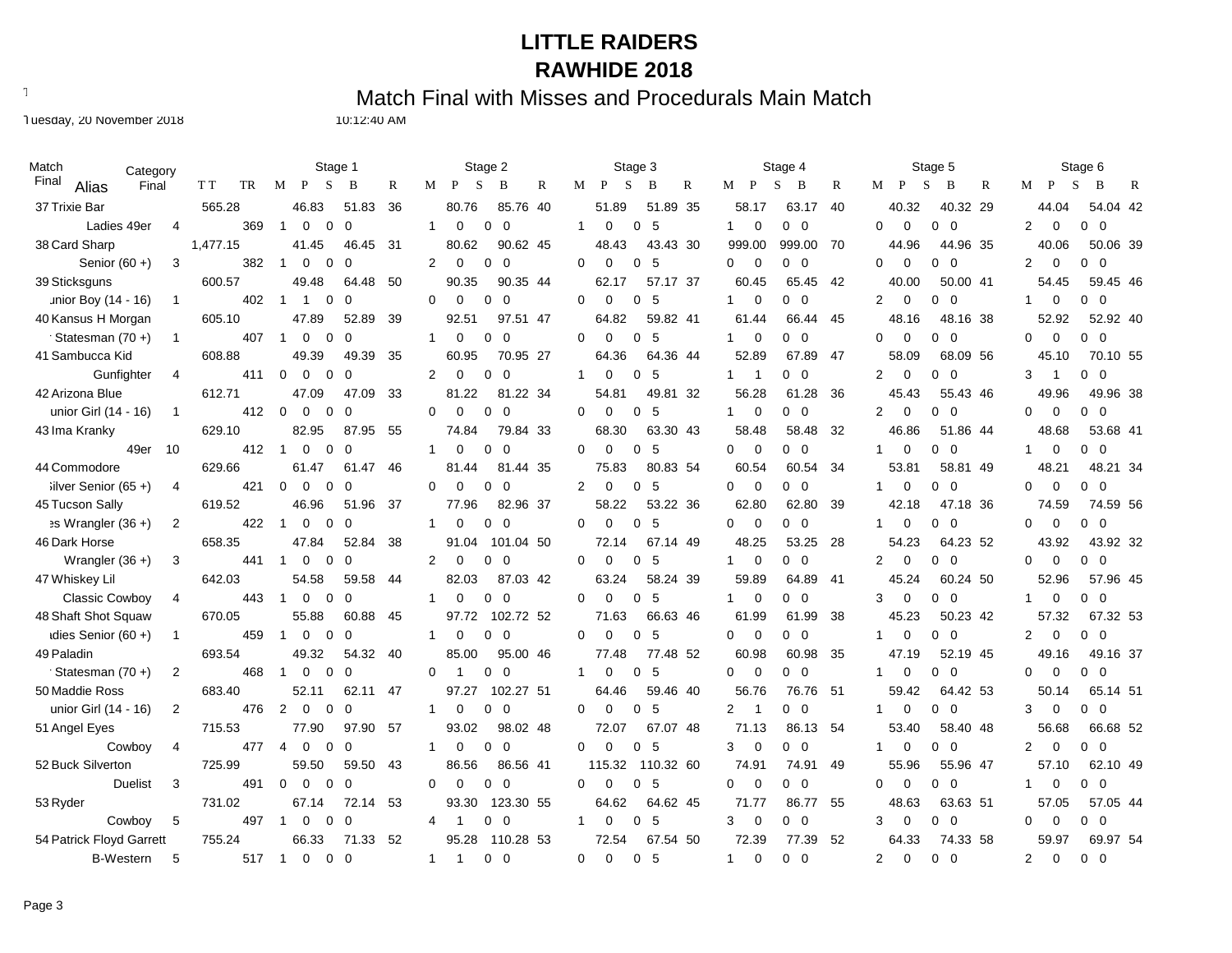|              | Stage 7                     |                        |   |             | Stage 8                  |                        |   |                |                           | Stage 9                |   |                |                   | Stage 10               |   |
|--------------|-----------------------------|------------------------|---|-------------|--------------------------|------------------------|---|----------------|---------------------------|------------------------|---|----------------|-------------------|------------------------|---|
| М            | S<br>P                      | B                      | R | M           | P S                      | B                      | R | М              | P S                       | $\overline{B}$         | R | М              | $\mathbf{P}$<br>S | B                      | R |
|              | 57.72                       | 57.72 33               |   |             | 61.72                    | 61.72 40               |   |                | 51.15                     | 56.15 42               |   |                | 42.68             | 42.68 32               |   |
|              | $\overline{0}$<br>$1 \quad$ | 0 <sub>5</sub>         |   | 0           | $\mathbf 0$              | $0\quad 0$             |   | $1 \quad$      | $\mathbf 0$               | $0\quad 0$             |   | 0              | $\mathbf 0$       | $0\quad 0$             |   |
|              | 68.52                       | 63.52 38               |   |             | 52.59                    | 47.59 30               |   |                | 46.86                     | 51.86 38               |   |                | 39.66             | 39.66 26               |   |
| 0            | $\overline{\mathbf{0}}$     | 0 <sub>5</sub>         |   | 0           | $\pmb{0}$                | 0 <sub>5</sub>         |   |                | $\mathsf{O}$<br>$1 \quad$ | $0\quad 0$             |   | 0              | $\pmb{0}$         | $0\quad 0$             |   |
|              | 64.72                       | 64.72 40               |   |             | 51.80                    | 51.80 32               |   |                | 40.76                     | 55.76 40               |   |                | 41.39             | 41.39 30               |   |
|              | $1 \quad 0$                 | 0 <sub>5</sub>         |   | 0           | $\mathbf 0$              | $0\quad 0$             |   | 3              | $\mathbf 0$               | $0\quad 0$             |   | $\Omega$       | $\mathbf 0$       | $0\quad 0$             |   |
|              | 72.49                       | 72.49 45               |   |             | 56.40                    | 56.40 35               |   |                | 49.41                     | 49.41 36               |   |                | 49.06             | 49.06 41               |   |
|              | $1 \quad 0$                 | 0 <sub>5</sub>         |   |             | $1 \quad 0$              | 0 <sub>5</sub>         |   | 0              | $\mathbf 0$               | $0\quad 0$             |   | $\Omega$       | 0                 | $0\quad 0$             |   |
|              | 56.85                       | 56.85 32               |   |             | 44.93                    | 44.93 26               |   |                | 42.67                     | 47.67 33               |   |                | 53.65             | 68.65 56               |   |
|              | $1 \quad 0$                 | 0 <sub>5</sub>         |   |             | $0\qquad 0$              | $0\quad 0$             |   |                | $1 \quad$<br>$\mathbf{0}$ | $0\quad 0$             |   | 3              | 0                 | $0\quad 0$             |   |
|              | 60.55                       | 60.55 35               |   |             | 75.02                    | 80.02 55               |   |                | 65.02                     | 70.02 53               |   |                | 57.33             | 57.33 50               |   |
|              | $1 \quad 0$                 | 0 <sub>5</sub>         |   |             | $\mathbf 0$<br>$1 \quad$ | $0\quad 0$             |   |                | $1 \quad 0$               | $0\quad 0$             |   | 0              | $\mathbf 0$       | $0\quad 0$             |   |
|              | 68.29                       | 63.29 37               |   |             | 67.92                    | 62.92 42               |   |                | 55.18                     | 60.18 45               |   |                | 47.60             | 47.60 40               |   |
|              | $0\qquad 0$                 | 0 <sub>5</sub>         |   | 0           | $\mathbf 0$              | 0 <sub>5</sub>         |   |                | $1 \quad$<br>0            | $0\quad 0$             |   | $\Omega$       | 0                 | $0\quad 0$             |   |
|              | 71.07                       | 71.07 44               |   |             | 65.50                    | 65.50 47               |   |                | 54.33                     | 54.33 39               |   |                | 47.46             | 47.46 39               |   |
|              | $\pmb{0}$<br>$1 \quad$      | 0 <sub>5</sub>         |   |             | $\pmb{0}$<br>$1 \quad$   | 0 <sub>5</sub>         |   | 0              | 0                         | $0\quad 0$             |   | 0              | 0                 | $0\quad 0$             |   |
|              | 77.64                       | 77.64 47               |   |             | 66.27                    | 66.27 50               |   |                | 49.49                     | 49.49 37               |   |                | 53.41             | 53.41 47               |   |
|              | $\mathbf 0$<br>$\Omega$     | $0\quad 0$             |   | 0           | $\mathbf 0$              | $0\quad 0$             |   | $\Omega$       | $\mathbf 0$               | $0\quad 0$             |   | 0              | $\pmb{0}$         | $0\quad 0$             |   |
|              | 68.74                       | 83.74 52               |   |             | 59.85                    | 54.85 34               |   |                | 59.63                     | 74.63 54               |   |                | 52.71             | 62.71 52               |   |
|              | $2 \quad 1$                 | 0 <sub>5</sub>         |   | 0           | $\mathbf 0$              | 0 <sub>5</sub>         |   | 3              | $\mathbf 0$               | $0\quad 0$             |   | $\overline{2}$ | $\pmb{0}$         | $0\quad 0$             |   |
|              | 73.64                       | 78.64 49               |   |             | 56.73                    | 61.73 41               |   |                | 60.65                     | 60.65 46               |   |                | 53.07             | 53.07 46               |   |
|              | $\mathbf 0$<br>$1 \quad$    | $0\quad 0$             |   | $\mathbf 1$ | $\mathbf 0$              | $0\quad 0$             |   | 0              | 0                         | $0\quad 0$             |   | 0              | 0                 | $0\quad 0$             |   |
|              | 68.83                       | 68.83 42               |   |             | 65.81                    | 60.81 39               |   |                | 52.85                     | 67.85 49               |   |                | 52.79             | 62.79 53               |   |
|              | $\mathbf 0$<br>$1 \quad$    | 0 <sub>5</sub>         |   | $\Omega$    | $\mathbf 0$              | 0 <sub>5</sub>         |   | 3              | $\mathbf 0$               | $0\quad 0$             |   | $\overline{2}$ | $\mathbf 0$       | $0\quad 0$             |   |
|              | 74.58                       | 79.58 51               |   |             | 65.76                    | 65.76 48               |   |                | 60.72                     | 85.72 57               |   |                | 68.35             | 73.35 57               |   |
|              | $2 \quad 0$                 | 0 <sub>5</sub>         |   |             | $1 \quad$<br>0           | 0 <sub>5</sub>         |   | 3              | $\mathbf{1}$              | $0\quad 0$             |   | $\mathbf{1}$   | 0                 | $0\quad 0$             |   |
|              | 73.64                       | 78.64 49               |   |             | 56.05                    | 66.05 49               |   |                | 55.99                     | 55.99 41               |   |                | 47.56             | 52.56 44               |   |
|              | $2 \quad 0$                 | 05                     |   | 2           | 0                        | $0\quad 0$             |   | 0              | 0                         | $0\quad 0$             |   | 1              | 0                 | $0\quad 0$             |   |
|              | 59.49                       | 64.49 39               |   |             | 63.29                    | 63.29 43               |   |                | 54.34                     | 69.34 52               |   |                | 44.21             | 44.21 36               |   |
|              | $2 \quad 0$                 | 0 <sub>5</sub>         |   | $\Omega$    | $\mathbf 0$              | $0\quad 0$             |   | 3              | $\mathbf 0$               | $0\quad 0$             |   | $\Omega$       | 0                 | $0\quad 0$             |   |
| 0            | 85.14<br>$\mathbf 0$        | 85.14 53<br>$0\quad 0$ |   |             | 71.55<br>$\mathbf 0$     | 71.55 53<br>$0\quad 0$ |   | $1 \quad$      | 58.12<br>0                | 63.12 47<br>$0\quad 0$ |   |                | 56.83<br>0        | 56.83 49<br>$0\quad 0$ |   |
|              | 68.43                       | 78.43 48               |   | 0           | 58.90                    | 68.90 51               |   |                | 53.44                     | 58.44 44               |   | 0              | 52.74             | 57.74 51               |   |
|              | 3<br>0                      | 0 <sub>5</sub>         |   | 0           | 1                        | $0\quad 0$             |   | $\mathbf{1}$   | 0                         | $0\quad 0$             |   | 1.             | 0                 | $0\quad 0$             |   |
|              | 75.63                       | 90.63 54               |   |             | 64.06                    | 64.06 44               |   |                | 66.72                     | 76.72 55               |   |                | 52.99             | 52.99 45               |   |
| $\mathbf{1}$ | 1                           | $0\quad 0$             |   | $\Omega$    | $\Omega$                 | $0\quad 0$             |   | $\overline{2}$ | $\Omega$                  | $0\quad 0$             |   | 0              | $\Omega$          | $0\quad 0$             |   |
|              |                             |                        |   |             |                          |                        |   |                |                           |                        |   |                |                   |                        |   |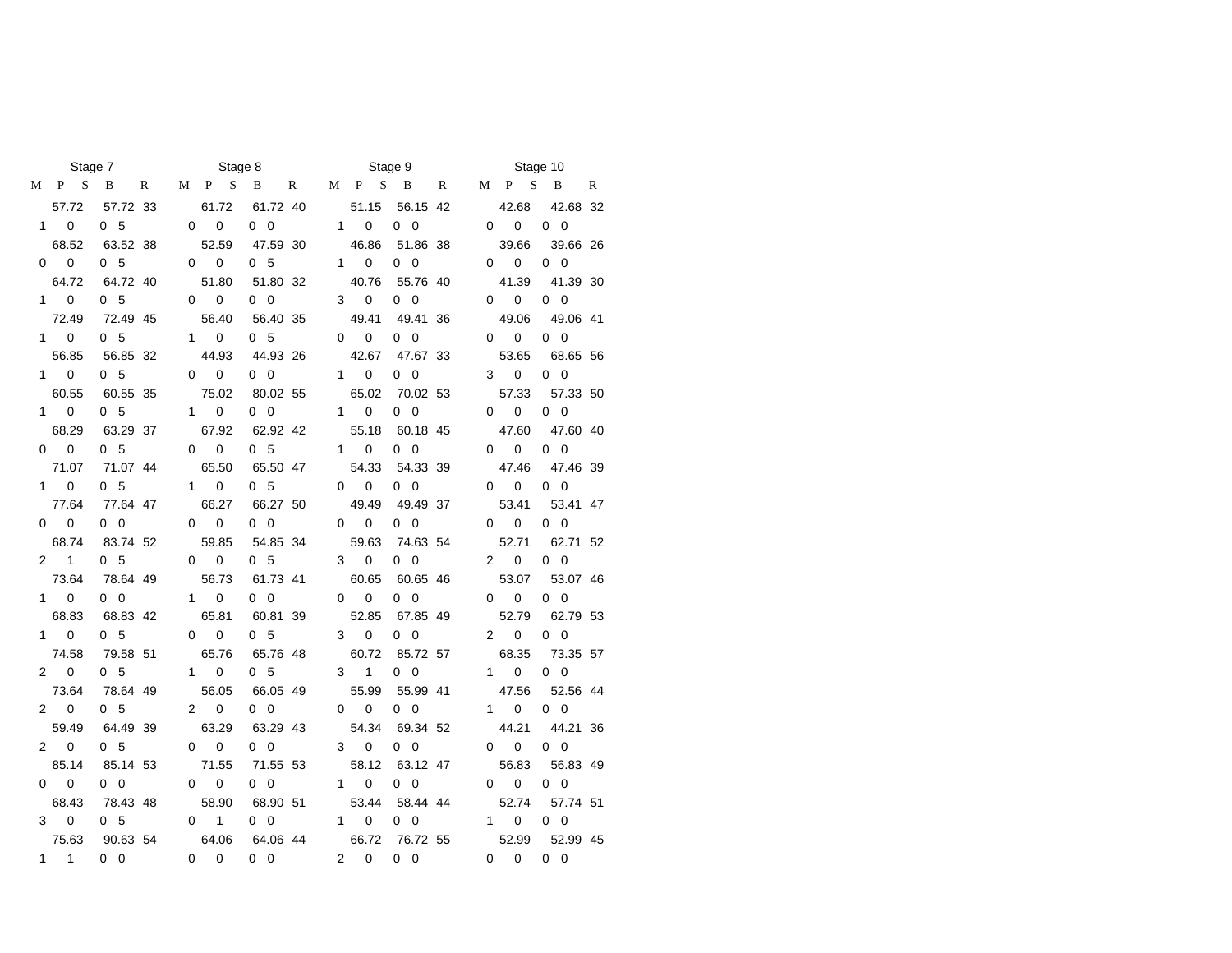Text497: Match Final with Misses and Procedurals Main Match

Tuesday, 20 November 2018 10:12:41 AM

| Match                         | Category                   |          | Stage 1                                                              | Stage 2                                                  | Stage 3                                            | Stage 4                                                      | Stage 5                                          | Stage 6                                                |
|-------------------------------|----------------------------|----------|----------------------------------------------------------------------|----------------------------------------------------------|----------------------------------------------------|--------------------------------------------------------------|--------------------------------------------------|--------------------------------------------------------|
| Final<br>Alias                | Final                      | T T      | TR M P<br>R<br>S<br>B                                                | M<br>P<br>S<br>R<br>B                                    | $M$ $P$<br>S<br>B<br>R                             | $M$ $P$<br>S<br>R<br>B                                       | M<br>P<br>S<br>R<br>B                            | $M$ $P$<br>S<br>B<br>R                                 |
| 55 Miss Pinky                 |                            | 1,674.86 | 49.09<br>64.09<br>49                                                 | 81.11<br>141.11 56                                       | 83.22<br>83.22 57                                  | 81.37<br>56.37<br>53                                         | 50.38<br>50.38 43                                | 49.67<br>64.67 50                                      |
| $i$ ilver Senior (65 +)       | $\overline{\phantom{0}}$ 1 | 518      | 3<br>$\overline{0}$<br>$\mathbf 0$<br>$\mathbf 0$                    | 10<br>$\overline{0}$<br>$\overline{1}$<br>$\mathbf{0}$   | $\mathbf{1}$<br>$\mathbf 0$<br>0 <sub>5</sub>      | 5<br>$\mathbf 0$<br>$\overline{0}$<br>$\mathbf 0$            | $\Omega$<br>$\Omega$<br>$0\quad 0$               | $\mathbf 0$<br>$0\quad 0$<br>3                         |
| 56 Amarillo                   |                            | 921.56   | 63.79<br>63.79 48                                                    | 122.05 54<br>122.05                                      | 71.82<br>66.82 47                                  | 65.70<br>65.70<br>43                                         | 77.82<br>77.82 59                                | 59.70<br>59.70 47                                      |
| Frontiersman                  | $\overline{2}$             | 524      | $\Omega$<br>$\overline{0}$<br>$\overline{0}$<br>0                    | $\Omega$<br>$0\quad 0$<br>0                              | 5<br>$\Omega$<br>$\mathbf 0$<br>$\mathbf 0$        | $\overline{0}$<br>$\overline{0}$<br>$\Omega$<br>$\Omega$     | $\mathbf 0$<br>$0\quad 0$<br>0                   | $\overline{0}$<br>0<br>$0\quad 0$                      |
| 57 Rowdy Red Fraggle          |                            | 919.17   | 108.89<br>123.89 59                                                  | 100.80<br>100.80 49                                      | 88.84<br>83.84 58                                  | 92.96<br>102.96<br>56                                        | 65.18<br>65.18 54                                | 79.36<br>94.36 59                                      |
| $\Rightarrow$ Wrangler (36 +) | $\overline{\mathbf{3}}$    | 552      | $\mathbf 0$<br>$\mathbf 0$<br>$\mathbf 1$<br>$\mathbf{1}$            | $\Omega$<br>$\mathbf 0$<br>$\mathbf 0$<br>$\overline{0}$ | $\mathbf 0$<br>$\mathbf 0$<br>$\mathbf{0}$<br>5    | $\mathbf 0$<br>$\mathbf{0}$<br>$\overline{0}$<br>-1          | 0<br>$\mathbf 0$<br>$0\quad 0$                   | $\mathbf 0$<br>3<br>$0\quad 0$                         |
| 58 Remington Rose             |                            | 956.43   | 65.06<br>90.06<br>-56                                                | 140.69<br>160.69 57                                      | 82.79<br>77.79 53                                  | 104.37<br>109.37<br>57                                       | 62.83<br>67.83 55                                | 69.10<br>94.10 58                                      |
| $\Rightarrow$ Wrangler (36 +) | $\overline{4}$             | 555      | 5<br>$\overline{0}$<br>$\mathbf 0$<br>0                              | $\Omega$<br>$0\quad 0$<br>4                              | $\Omega$<br>$\Omega$<br>$\overline{0}$<br>-5       | $\overline{0}$<br>$\overline{0}$<br>1<br>$\Omega$            | $0\quad 0$<br>0<br>-1                            | $\mathbf 0$<br>$0\quad 0$<br>5                         |
| 59 Colt York                  |                            | 1,070.39 | 86.07 54<br>56.07                                                    | 140.99<br>175.99 58                                      | 81.50 55<br>81.50                                  | 86.49<br>121.49<br>58                                        | 68.50<br>93.50 60                                | 68.50<br>103.50 60                                     |
| Senior $(60 +)$               | $\overline{4}$             | 575      | 6<br>$\Omega$<br>$\mathbf 0$<br>$\Omega$                             | $\overline{0}$<br>5<br>$\Omega$                          | $\mathbf 0$<br>5<br>$\mathbf 0$                    | $\mathbf{0}$<br>$\overline{0}$<br>$\overline{7}$<br>$\Omega$ | 5<br>$0\quad 0$<br>$\mathbf 0$                   | $\overline{0}$<br>$0\quad 0$<br>$\overline{7}$         |
| 60 Sure Shot Maggie           |                            | 1,112.61 | 83.28<br>103.28<br>- 58                                              | 172.91<br>187.91 59                                      | 103.03<br>98.03 59                                 | 99.10<br>129.10<br>59                                        | 69.62<br>69.62 57                                | 79.00<br>84.00 57                                      |
| arette (13 & under)           | $\overline{1}$             | 580      | $\Omega$<br>$\overline{0}$<br>4<br>$\Omega$                          | 3<br>$\Omega$<br>$0\quad 0$                              | $\mathbf 0$<br>$\mathbf 0$<br>0 <sub>5</sub>       | 6<br>$\overline{0}$<br>$\overline{0}$<br>0                   | 0<br>$\Omega$<br>$0\quad 0$                      | $0\quad 0$<br>0<br>$\mathbf{1}$                        |
| 70 Tiresome                   |                            | 6,357.37 | 74.04<br>89.04 70                                                    | 999.00<br>999.00 70                                      | 84.02<br>94.02 70                                  | 88.13<br>93.13<br>-70                                        | 999.00 70<br>999.00                              | 72.18<br>87.18 70                                      |
| <b>Frontier Cartridge</b>     | $\overline{1}$             | 700      | $\overline{0}$<br>$\mathbf{1}$<br>$\overline{1}$<br>$\mathbf{0}$     | $\Omega$<br>$\Omega$<br>$0\quad 0$                       | $\mathbf 0$<br>0 <sub>5</sub><br>3                 | $0\quad 0$<br>$\Omega$<br>1                                  | $0\quad 0$<br>0<br>$\overline{0}$                | $\overline{0}$<br>$0\quad 0$<br>3                      |
| 70 Bartender                  |                            | 4,428.17 | 999.00<br>999.00 70                                                  | 999.00<br>999.00 70                                      | 999.00 70<br>999.00                                | 999.00<br>999.00<br>70                                       | 57.89<br>62.89 70                                | 68.40<br>88.40 70                                      |
| Senior $(60 +)$               | $5\overline{)}$            | 700      | $\overline{\mathbf{0}}$<br>$0\quad 0$<br>$\overline{0}$              | $\overline{0}$<br>$\mathbf{0}$<br>$0\quad 0$             | $\overline{0}$<br>$0\quad 0$<br>$\Omega$           | $0\quad 0$<br>$\overline{0}$<br>$\overline{0}$               | $\overline{0}$<br>0 <sub>0</sub><br>$\mathbf{1}$ | $\mathbf 0$<br>$0\quad 0$<br>$\overline{4}$            |
| 70 Tex Willer                 |                            | 4,439.08 | 999.00 70<br>999.00                                                  | 999.00<br>999.00 70                                      | 999.00<br>999.00 70                                | 999.00<br>999.00<br>70                                       | 56.61<br>61.61 70                                | 51.92<br>61.92 70                                      |
|                               | 49er 13                    | 700      | $\Omega$<br>$\Omega$<br>$\Omega$<br>$\Omega$                         | $\Omega$<br>$\Omega$<br>$\Omega$<br>$\Omega$             | $\Omega$<br>0 <sub>0</sub><br>$\Omega$             | $\Omega$<br>$\Omega$<br>$\overline{0}$<br>$\Omega$           | $0\quad 0$<br>$\Omega$<br>$\overline{1}$         | $\overline{2}$<br>$\overline{0}$<br>0 <sub>0</sub>     |
| 70 Mollydooka                 |                            | 6,256.65 | 41.28<br>46.28 70                                                    | 60.22<br>65.22 70                                        | 76.04 70<br>76.04                                  | 60.11<br>75.11 70                                            | 999.00<br>999.00 70                              | 999.00<br>999.00 70                                    |
| $i$ ilver Senior (65+)        | $5\overline{)}$            | 700 1    | $\overline{0}$<br>$\overline{0}$<br>$\overline{0}$                   | $\mathbf{0}$<br>$\overline{0}$<br>$\overline{0}$<br>1    | $\overline{0}$<br>0 <sub>5</sub><br>1              | $\overline{0}$<br>$0\quad 0$<br>3                            | $\overline{0}$<br>$0\quad 0$<br>$\overline{0}$   | $0\quad 0$<br>$0\qquad 0$                              |
| 70 The Kid Sherrif            |                            | 4,248.25 | 999.00<br>999.00<br>70                                               | 999.00<br>999.00 70                                      | 999.00<br>999.00 70                                | 999.00<br>999.00<br>70                                       | 32.83<br>37.83 70                                | 31.72<br>36.72 70                                      |
| unior Boy (14 - 16)           | 3                          | 700      | $\overline{0}$<br>$\overline{0}$<br>$\overline{0}$<br>$\Omega$       | $\overline{0}$<br>$\Omega$<br>$0\quad 0$                 | $\mathbf 0$<br>$0\quad 0$<br>$\mathbf{0}$          | $0\quad 0$<br>$\Omega$<br>$\Omega$                           | $\Omega$<br>$0\quad 0$<br>$\overline{1}$         | 0<br>$0\quad 0$                                        |
| 70 Lone Wolf                  |                            | 4,408.28 | 999.00<br>999.00 70                                                  | 999.00<br>999.00 70                                      | 999.00<br>999.00 70                                | 999.00<br>999.00<br>70                                       | 65.26<br>90.26 70                                | 47.32<br>57.32 70                                      |
|                               | 49er 13                    | 700      | $\overline{0}$<br>$\overline{0}$<br>$\overline{0}$<br>$\overline{0}$ | $\overline{0}$<br>$\Omega$<br>$0\quad 0$                 | $\overline{0}$<br>$0\quad 0$<br>$\mathbf{0}$       | $0\quad 0$<br>$\overline{0}$<br>$\overline{0}$               | $0\quad 0$<br>3<br>$\overline{1}$                | $0\quad 0$<br>$\overline{0}$<br>$\overline{1}$         |
| 70 El Professor               |                            | 2,576.77 | 999.00<br>999.00 70                                                  | 93.03<br>113.03 70                                       | 75.19 70<br>80.19                                  | 999.00<br>999.00<br>70                                       | 57.72<br>62.72 70                                | 74.46<br>94.46 70                                      |
| Wrangler $(36 +)$             | $\overline{4}$             | 700      | $\Omega$<br>$\overline{0}$<br>$\mathbf 0$<br>$\overline{0}$          | $\overline{2}$<br>0<br>$\overline{0}$<br>$\mathbf{1}$    | 5<br>$\mathbf 0$<br>$\mathbf 0$<br>$\overline{0}$  | $\mathbf 0$<br>$0\quad 0$<br>0                               | $0\quad 0$<br>$\mathbf 0$<br>$\mathbf{1}$        | $\mathbf 0$<br>$0\quad 0$<br>4                         |
| 70.22 Blake                   |                            | 6,321.45 | 49.55<br>69.55 70                                                    | 109.85 70<br>99.85                                       | 70.95 70<br>65.95                                  | 67.10<br>77.10<br>70                                         | 999.00<br>999.00 70                              | 999.00<br>999.00 70                                    |
| unior Boy (14 - 16)           | $\mathbf{3}$               |          | 700 2 1<br>$\overline{0}$<br>$\overline{0}$                          | $\overline{2}$<br>$0\quad 0$<br>$\mathbf{0}$             | 0 <sub>5</sub><br>$\overline{0}$<br>$\overline{1}$ | $0\quad 0$<br>$\overline{2}$<br>$\overline{0}$               | $0\quad 0$<br>$\overline{0}$<br>$\overline{0}$   | $0\qquad 0$<br>$0\quad 0$                              |
| 70 Trapper Dan                |                            | 6,293.70 | 35.05<br>40.05 70                                                    | 136.77 70<br>106.77                                      | 56.65<br>51.65 70                                  | 66.23<br>71.23<br>70                                         | 999.00<br>999.00 70                              | 999.00<br>999.00 70                                    |
|                               | 49er 13                    | 700      | $\overline{0}$<br>$\Omega$<br>$\overline{0}$<br>$\mathbf{1}$         | $0\quad 0$<br>4 1                                        | $\overline{0}$<br>0 <sub>5</sub><br>$\Omega$       | $\overline{\mathbf{0}}$<br>$0\quad 0$                        | $\overline{0}$<br>$\overline{0}$<br>$0\quad 0$   | $\overline{\phantom{0}}$<br>$0\quad 0$<br>$\mathbf{0}$ |
| 70 Rawhide                    |                            | 3,907.43 | 79.38<br>104.38 70                                                   | 114.03<br>134.03 70                                      | 101.81<br>111.81 70                                | 150.44<br>80.44<br>70                                        | 999.00<br>999.00 70                              | 143.94<br>148.94 70                                    |
| Statesman $(70 +)$            | 3                          | 700      | $3 \quad 1$<br>$0\quad 0$                                            | $\Omega$<br>$0\quad 0$<br>$\overline{4}$                 | 0 <sub>5</sub><br>$\mathbf{1}$<br>$\blacksquare$   | 14<br>$\Omega$<br>$0\quad 0$                                 | $\Omega$<br>$\overline{0}$<br>$0\quad 0$         | $\overline{0}$<br>$0\quad 0$<br>$\mathbf{1}$           |